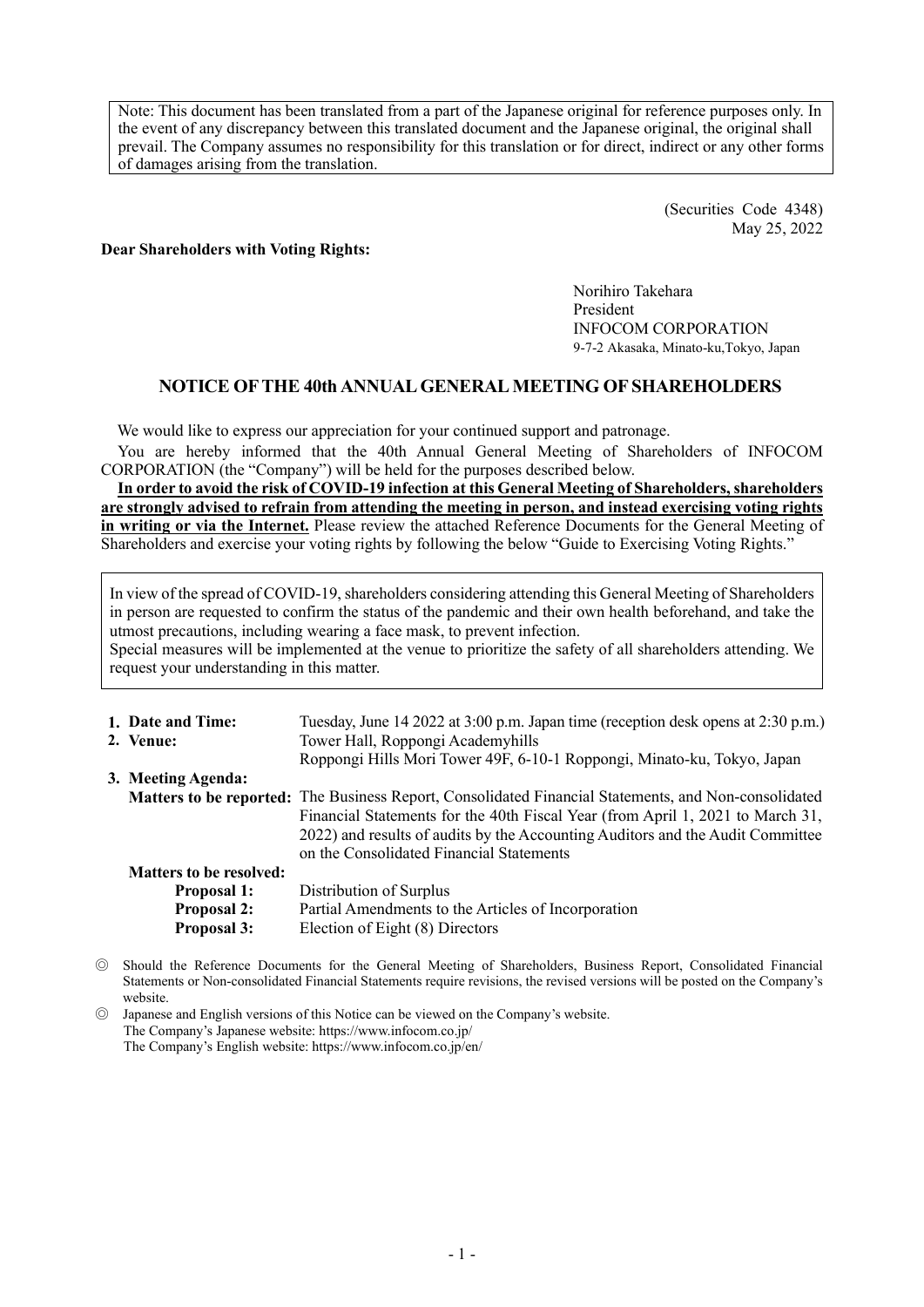# **Guide to Exercising Voting Rights**

| Shareholders who will not be attending the meeting |                                                                                                                                                                                                                                                                                                                                                                                                             |  |  |  |
|----------------------------------------------------|-------------------------------------------------------------------------------------------------------------------------------------------------------------------------------------------------------------------------------------------------------------------------------------------------------------------------------------------------------------------------------------------------------------|--|--|--|
| <b>Exercise by postal mail in</b><br>writing       | Please indicate your vote for or against the proposals on the Voting Rights Exercise Form<br>and return it by mail.<br>Voting Rights Exercise Forms should arrive no later than 5:30<br>Deadline<br>p.m. Japan time on Monday, June 13, 2022.                                                                                                                                                               |  |  |  |
| <b>Exercise via the Internet</b>                   | Please refer to the "Exercise of Voting Rights via the Internet" on the next page and indicate<br>your vote for or against.<br>Voting rights should be exercised no later than 5:30 p.m. Japan<br>Deadline<br>time on Monday, June 13, 2022.                                                                                                                                                                |  |  |  |
| Shareholders who will be attending the meeting     |                                                                                                                                                                                                                                                                                                                                                                                                             |  |  |  |
| <b>Exercise by attending the</b><br>meeting        | Please present the Voting Rights Exercise Form at the reception desk.<br>Please be advised that persons other than shareholders with voting rights, such as proxies<br>who are not shareholders and persons accompanying shareholders, are not permitted to enter<br>the venue of the General Meeting of Shareholders.<br>Date and time<br>Tuesday, June 14, 2022 at 3:00 p.m. Japan time<br>of the meeting |  |  |  |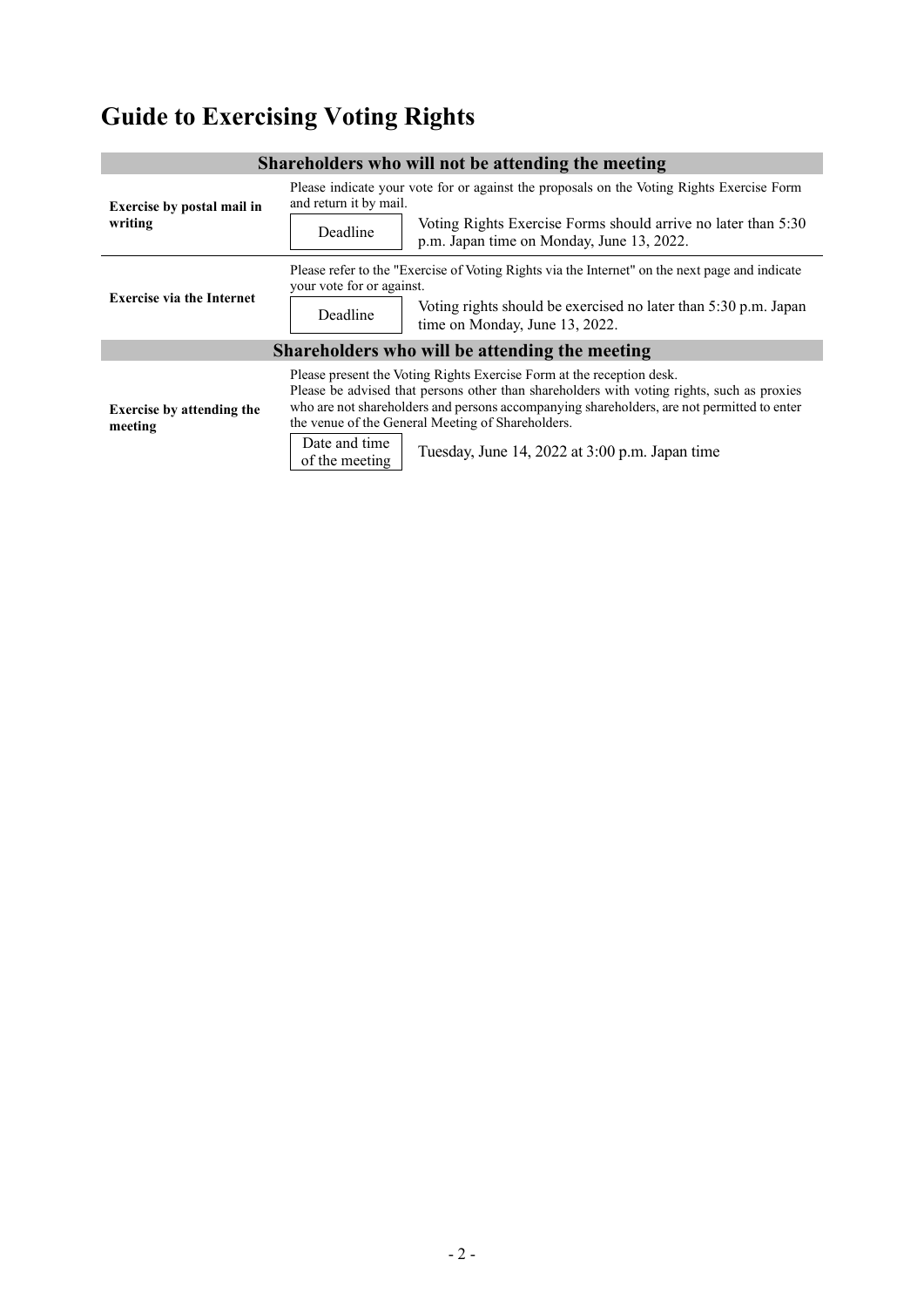# **Exercise of Voting Rights via the Internet**

You can exercise your voting rights via the Internet only by accessing the Company's designated Voting Rights Exercise Website (https://evote.tr.mufg.jp/) via a personal computer or a smartphone, etc.

### **Scanning QR code by your smartphone**

You can exercise voting rights **without entering "login ID" and "temporary password"** by using your smartphone. You may login to the website by scanning the "**QR code for log in**" provided on the voting stub (right-hand side) of the enclosed Voting Rights Exercise Form.

**\*You may exercise your voting rights only once by the above method.** 

To log in to the website more than once, please follow the instructions below.

## **Entering login ID and temporary password**

How to use Voting Rights Exercise Website

- 1. Access the Voting Rights Exercise Website.
- 2. Enter your "login ID" and "temporary password" printed at the bottom right of the Voting Rights Exercise Form.
- 3. Enter both a "New password" and "New password (for confirmation)"
- 4. Indicate your approval or disapproval by following the instructions on the screen.

(Notes)

- \* Votes via the Internet will be accepted until 5:30 p.m. Japan time on the day before the general meeting of shareholders (Monday, June 13, 2022).
- \* If you have exercised your voting rights both by postal mail and via the Internet, only the vote exercised via the Internet will be valid.
- \* If you have exercised your voting rights more than once via the Internet, the last vote will be valid.

Inquiries regarding the system, etc. (Help Desk) Stock Transfer Agency Department, Mitsubishi UFJ Trust and Banking Corporation Toll-free number 0120-173-027 (9:00 a.m. - 9:00 p.m., toll-free within Japan)

To Institutional Investors: The Electronic Voting System Platform is available.

 In addition to the voting methods via the Internet described above, trust banks and other nominal shareholders (including standing proxies) can use the Electronic Voting System Platform by applying in advance to use the platform as an electromagnetic means of exercising your voting rights for this General Meeting of Shareholders. The platform is operated by ICJ Inc., a joint venture company established by Tokyo Stock Exchange, Inc., etc.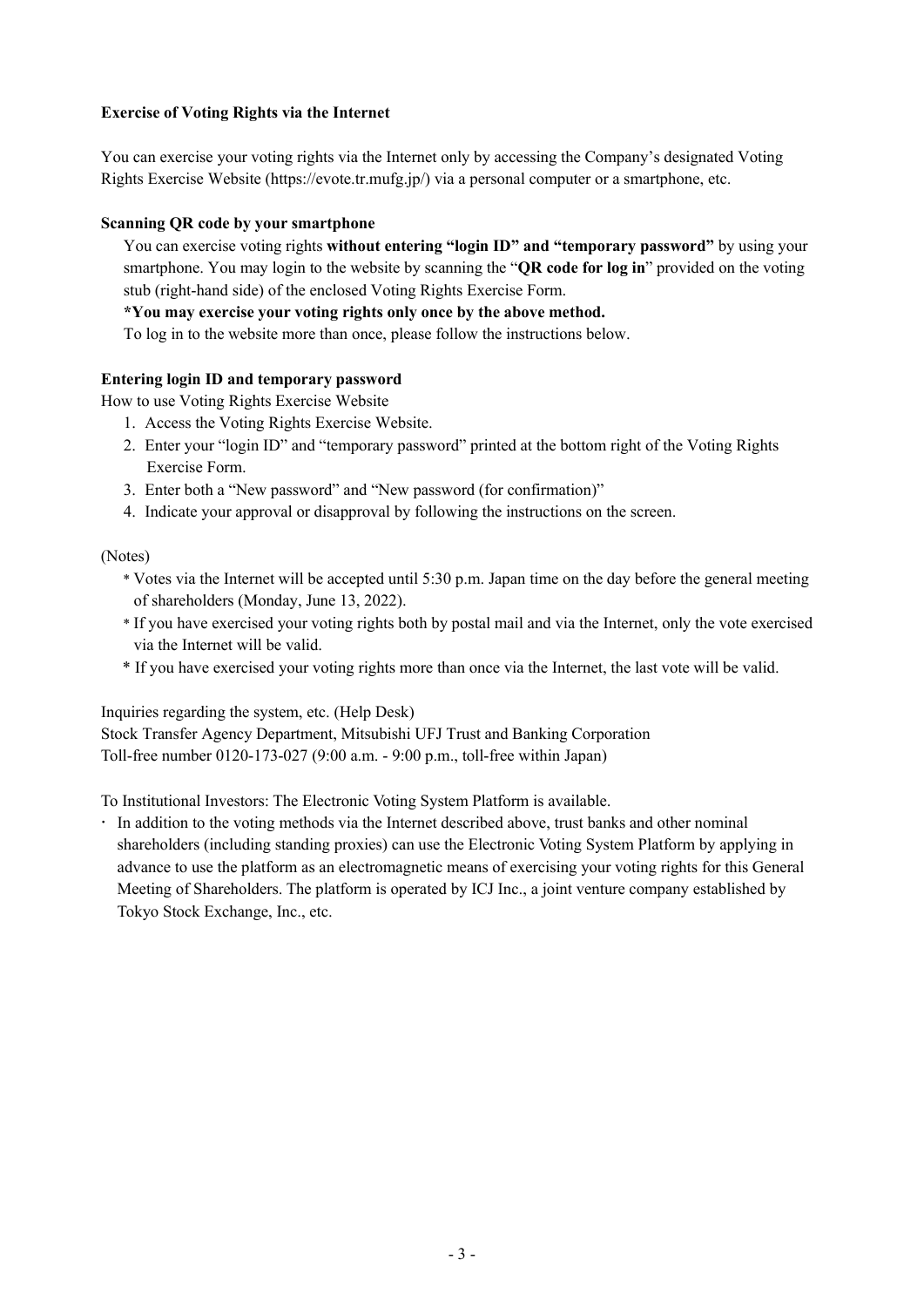#### **Reference Documents for the General Meeting of Shareholders**

#### **Proposal 1:** Distribution of Surplus

The Company Group considers stable profit distribution an important management issue in order to enhance shareholder value. Our policy is to aim for a dividend payout ratio of 30%, in consideration of the balance of demand for funds, by maintaining a sound financial position and prioritizing investments necessary for mid- to long-term business expansion as well as by striving to provide stable dividends, and increase dividends in line with improved business performance.

Based on this policy, for the year under review, the year-end dividend will be 37 yen per share as detailed below.

- (1) Type of dividend property: Cash
- (2) Matters regarding allocation of dividend property and total amount thereof: 37 yen per ordinary share of the Company Total amount of dividend 2,026,890,821 yen
- (3) Effective date for distribution of surplus: June 16, 2022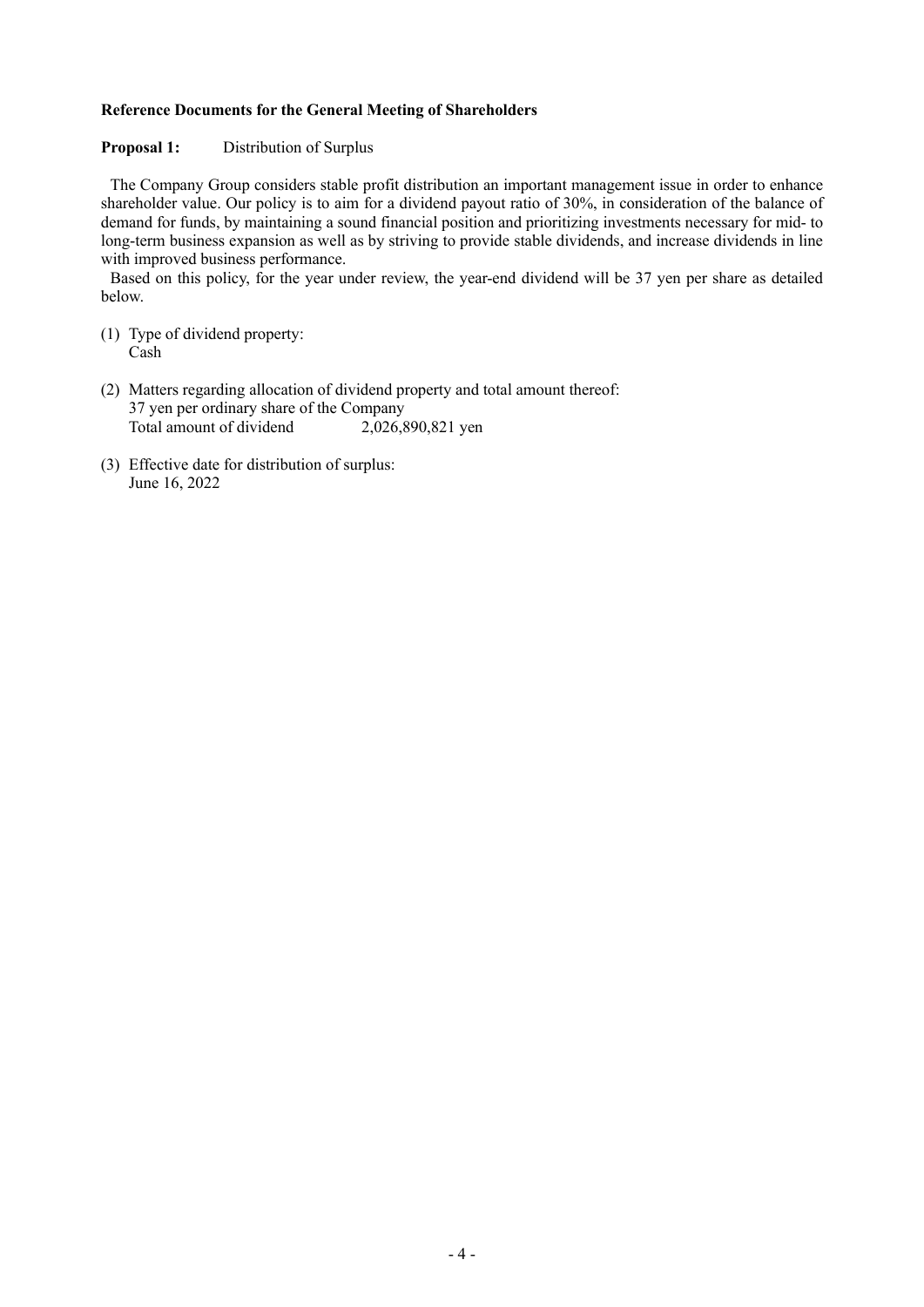#### **Proposal 2:** Partial Amendments to the Articles of Incorporation

1. Reason for the amendments

The amended provisions stipulated in the proviso to Article 1 of the supplementary provisions of the "Act Partially Amending the Companies Act" (Act No. 70 of 2019) will be enforced on September 1, 2022. Accordingly, in order to prepare for the introduction of the system for electronic provision of materials for general meetings of shareholders, the Articles of Incorporation of the Company shall be amended as follows.

- (1) The proposed Article 14, Paragraph 1 provides that information contained in the reference documents for the general meeting of shareholders, etc. shall be provided electronically.
- (2) The purpose of the proposed Article 14, Paragraph 2 is to establish a provision to limit the scope of matters to be included in the paper copy to be sent to shareholders who have requested it.
- (3) The provisions related to the internet disclosure and deemed provision of the reference documents for the general meeting of shareholders, etc. (Article 14 of the current Articles of Incorporation) will become unnecessary and will therefore be deleted.
- (4) In line with the above establishment and deletion of the provisions, supplementary provisions related to the effective date, etc. shall be established.

|                                                     | (Amended parts are underlined.)                      |
|-----------------------------------------------------|------------------------------------------------------|
| <b>Current Articles of Incorporation</b>            | <b>Proposed Amendments</b>                           |
| (Internet Disclosure and Deemed Provision of        |                                                      |
| Reference Documents for the General Meeting of      | $<$ Deleted $>$                                      |
| Shareholders, Etc.)                                 |                                                      |
| Article 14.                                         |                                                      |
| The Company may, when convening a general           |                                                      |
| meeting of shareholders, deem that it has provided  |                                                      |
| information to shareholders pertaining to matters   |                                                      |
| to be described or indicated in the reference       |                                                      |
| for<br>the<br>documents<br>general<br>meeting<br>of |                                                      |
| shareholders, business report, non-consolidated     |                                                      |
| financial statements, and consolidated financial    |                                                      |
| statements, by disclosing such information          |                                                      |
| through the Internet in accordance with the         |                                                      |
| provisions provided in the Ordinance of the         |                                                      |
| Ministry of Justice.                                |                                                      |
|                                                     |                                                      |
| $\le$ Newly established $>$                         | (Measures for Electronic Provision, Etc.)            |
|                                                     | Article 14.                                          |
|                                                     | The Company shall, when convening a general          |
|                                                     | meeting of shareholders, provide information         |
|                                                     | contained in the reference documents for the         |
|                                                     | of<br>shareholders,<br>general<br>meeting<br>etc.    |
|                                                     | electronically.                                      |
|                                                     | the<br>be<br>2. Among<br>matters<br>to<br>provided   |
|                                                     | electronically, the Company may choose not to        |
|                                                     | include all or part of the matters stipulated in the |
|                                                     | Ordinance of the Ministry of Justice in the paper    |
|                                                     | copy to be sent to shareholders who have             |
|                                                     | requested it by the record date for voting rights.   |
|                                                     |                                                      |

2. Details of the amendments

The details of the change is as follows.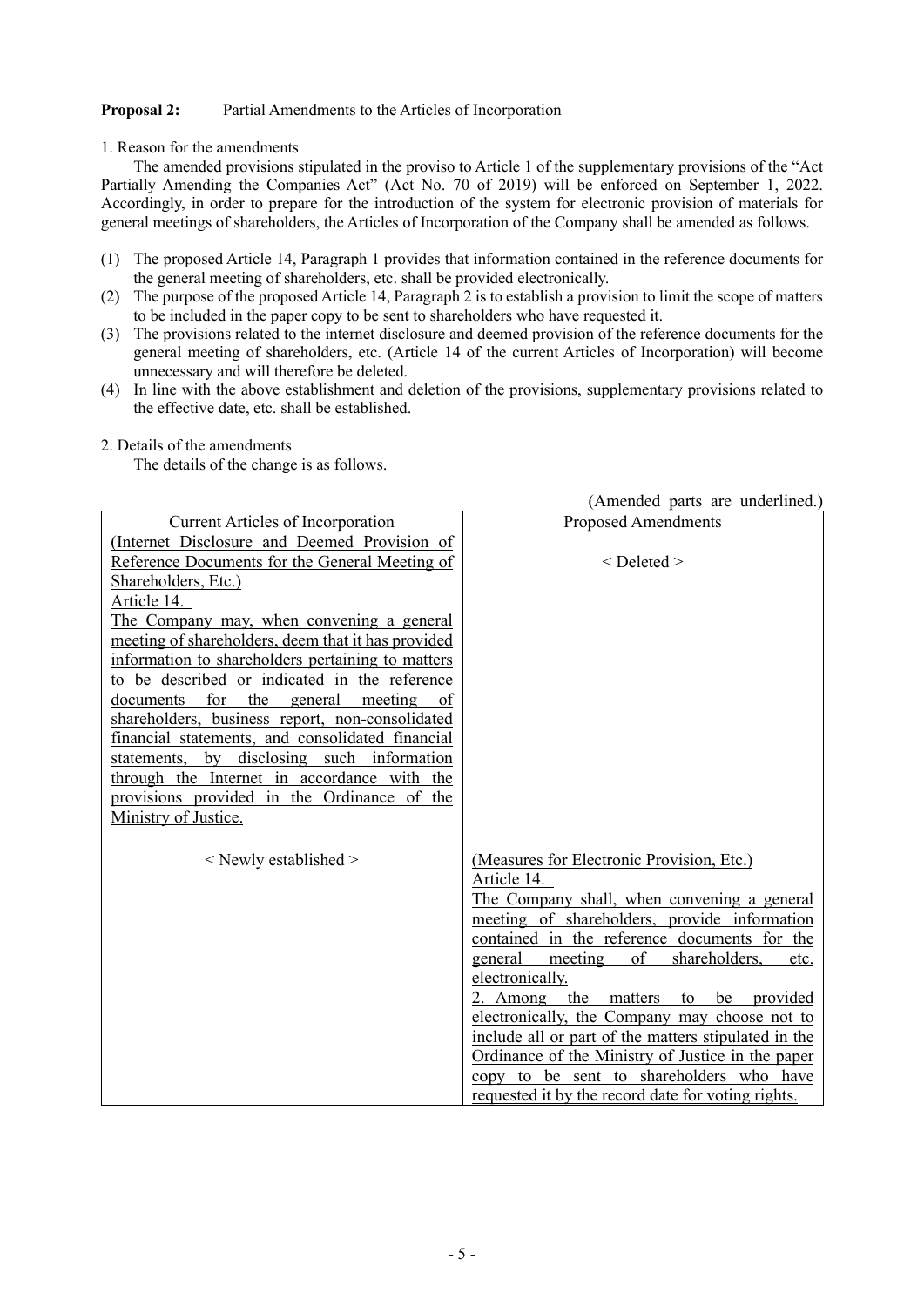| Current Articles of Incorporation | <b>Proposed Amendments</b>                              |  |  |
|-----------------------------------|---------------------------------------------------------|--|--|
|                                   | (Supplementary provisions)                              |  |  |
| $\le$ Newly established $>$       | . The deletion of Article 14 (Internet Disclosure)      |  |  |
|                                   | and Deemed Provision of Reference Documents             |  |  |
|                                   | for the General Meeting of Shareholders, Etc.)          |  |  |
|                                   | of the Articles of Incorporation before change          |  |  |
|                                   | and establishment of the proposed Article 14            |  |  |
|                                   | (Measures for Electronic Provision, Etc.) shall         |  |  |
|                                   | come into effect on the date of enforcement of          |  |  |
|                                   | the amended provisions stipulated in the proviso        |  |  |
|                                   | to Article 1 of the supplementary provisions of         |  |  |
|                                   | the Act Partially Amending the Companies Act            |  |  |
|                                   | (Act No. 70 of 2019) (the "Effective Date").            |  |  |
|                                   | 2. Notwithstanding the provisions of the preceding      |  |  |
|                                   | paragraph, Article 14 (Internet Disclosure and          |  |  |
|                                   | Deemed Provision of Reference Documents for             |  |  |
|                                   | the General Meeting of Shareholders, Etc.) of           |  |  |
|                                   | the current Articles of Incorporation shall             |  |  |
|                                   | remain in force with respect to a general               |  |  |
|                                   | meeting of shareholders to be held on a date            |  |  |
|                                   | within six months from the Effective Date.              |  |  |
|                                   | 3. These supplementary provisions shall<br>be           |  |  |
|                                   | deleted after the lapse of six months from the          |  |  |
|                                   | <b>Effective Date or the lapse of three months from</b> |  |  |
|                                   | the date of the general meeting of shareholders         |  |  |
|                                   | set forth in the preceding paragraph, whichever         |  |  |
|                                   | <u>is later.</u>                                        |  |  |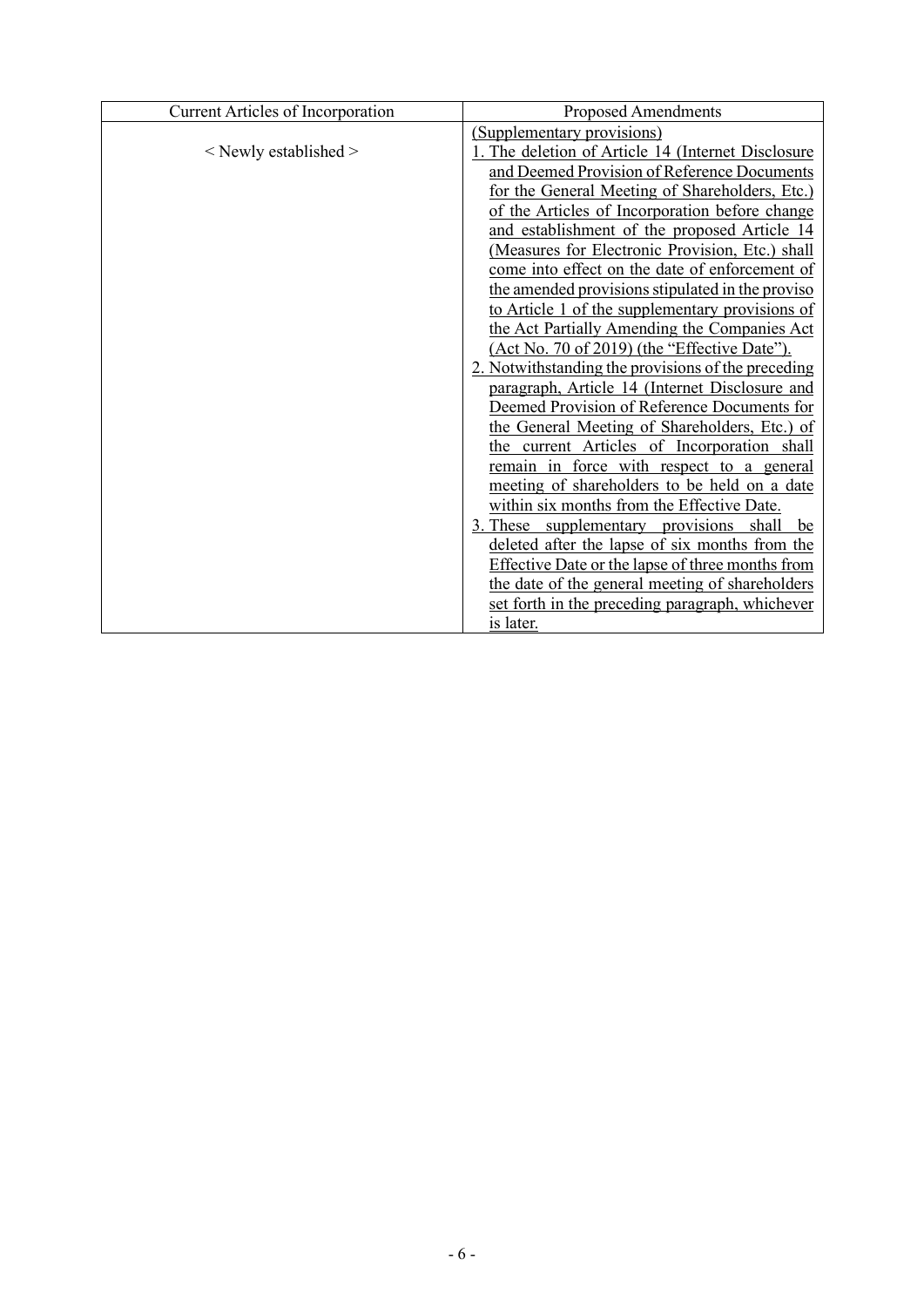# **Proposal 3:** Election of Eight (8) Directors

The terms of office for all seven (7) Directors will expire at the conclusion of this Annual General Meeting of Shareholders.

Accordingly, the election of eight (8) Directors is proposed.

The candidates are as follows:

| No. | Name                                       | Current positions                                                     |                                                                   | Attendance<br>at the<br>Board of<br>Directors<br>Meetings | Number of<br>years<br>served as<br>Director |
|-----|--------------------------------------------|-----------------------------------------------------------------------|-------------------------------------------------------------------|-----------------------------------------------------------|---------------------------------------------|
| 1   | Norihiro Takehara                          | President and CEO                                                     | Reappointment                                                     | 17/17<br>$(100\%)$                                        | 13 years                                    |
| 2   | Jun Kuroda                                 | Director and CSRO                                                     | Reappointment                                                     | 17/17<br>$(100\%)$                                        | 2 years                                     |
| 3   | Mototaka Kuboi                             | Director and<br>General Manager, Healthcare<br><b>Business Sector</b> |                                                                   | 14/14<br>$(100\%)$                                        | 1 years                                     |
| 4   | Teruo Aoyagi                               | Director                                                              | Reappointment                                                     | 14/14<br>$(100\%)$                                        | 1 years                                     |
| 5   | Kazuhiko Tsuda                             | <b>Outside Director</b>                                               | Reappointment<br><b>Outside Director</b><br>Independent Officer   | 17/17<br>$(100\%)$                                        | 8 years                                     |
| 6   | <b>Outside Director</b><br>Kazuhiko Fujita |                                                                       | Reappointment<br><b>Outside Director</b><br>Independent Officer   | 17/17<br>$(100\%)$                                        | 6 years                                     |
| 7   | Sachiko Awai                               | <b>Outside Director</b>                                               |                                                                   | 17/17<br>$(100\%)$                                        | 2 years                                     |
| 8   | Akihisa Fujita                             |                                                                       | New appointment<br><b>Outside Director</b><br>Independent Officer |                                                           |                                             |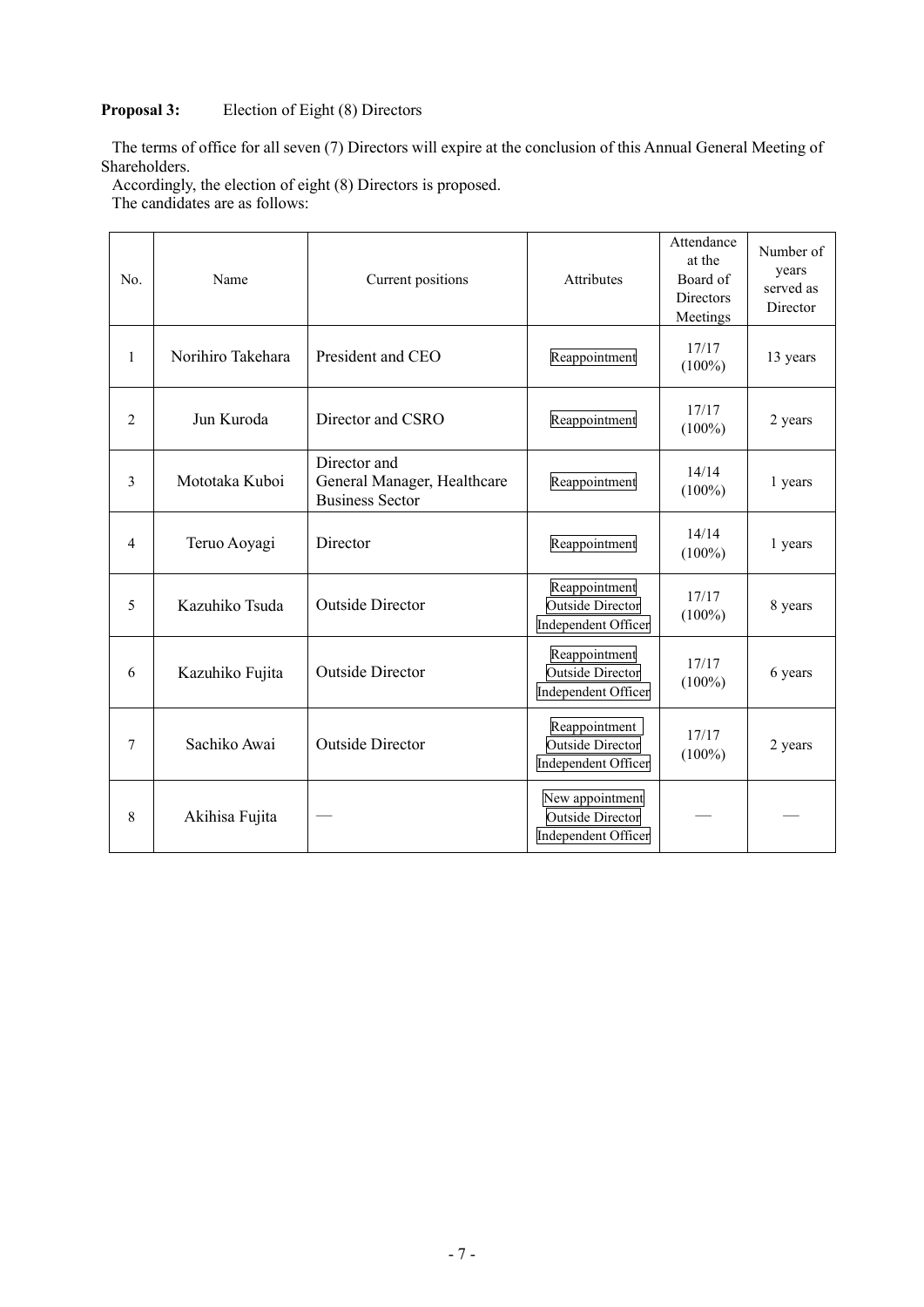|     | Name                                                                                                                                                                                                                                                                                                                                                                                                                                                                                                                                                                                                                                                                                                                                                                                                                                                                                                     |                                                                                                       |                                                                                                                                                                                                                                                                                                                                                                                                                                                                                                                                                                                                                                                                                                                                                                                             | Number of the           |  |
|-----|----------------------------------------------------------------------------------------------------------------------------------------------------------------------------------------------------------------------------------------------------------------------------------------------------------------------------------------------------------------------------------------------------------------------------------------------------------------------------------------------------------------------------------------------------------------------------------------------------------------------------------------------------------------------------------------------------------------------------------------------------------------------------------------------------------------------------------------------------------------------------------------------------------|-------------------------------------------------------------------------------------------------------|---------------------------------------------------------------------------------------------------------------------------------------------------------------------------------------------------------------------------------------------------------------------------------------------------------------------------------------------------------------------------------------------------------------------------------------------------------------------------------------------------------------------------------------------------------------------------------------------------------------------------------------------------------------------------------------------------------------------------------------------------------------------------------------------|-------------------------|--|
| No. | (Date of birth)                                                                                                                                                                                                                                                                                                                                                                                                                                                                                                                                                                                                                                                                                                                                                                                                                                                                                          |                                                                                                       | Career summary, positions and responsibilities at the Company                                                                                                                                                                                                                                                                                                                                                                                                                                                                                                                                                                                                                                                                                                                               | shares of the           |  |
| 1   | Norihiro Takehara<br>(September 24, 1957)<br>(Age 64)<br>Reappointment<br>[Attendance at the Board<br>of Directors Meetings in<br>FY2021]<br>17/17 (100%)<br>[Term of office as<br>Director as of the day of<br>the Annual General<br>Meeting of Shareholders]<br>13 years<br>[Term of office as<br>President]                                                                                                                                                                                                                                                                                                                                                                                                                                                                                                                                                                                           | October 2003<br>April 2007<br>June 2008<br>June 2009<br>April 2011<br>April 2012                      | Deputy General Manager, Mobile and Internet Division of<br>the Company<br>General Manager, Digital Entertainment Business Division<br>of the Company<br>Executive Officer of the Company<br>Director of the Company<br>CHO and CSRO of the Company<br>President and CEO of the Company (to present)<br>Teijin Group Corporate Officer (retired in March 2018);<br>General Manager, IT Business Group of Teijin Limited<br>(retired in December 2017)<br>[Significant concurrent positions]                                                                                                                                                                                                                                                                                                  | Company held:<br>47,100 |  |
|     | 10 years<br>[Reasons for nomination as a candidate for Director]<br>After working to commercialize and strengthen the competitivity of the e-comics business, which grew into the Company's<br>mainstay business, Mr. Norihiro Takehara has been leading the management and business execution of the Company Group<br>such as by serving as chief officer in the administrative department. Since assuming office as President and CEO in April<br>2012, he has realized structural reform leveraging his strong leadership and, in addition to successes including sustained<br>growth and higher profitability, has been promoting managerial reform including the enhancement of corporate<br>governance.<br>Based on these achievements, we propose his reappointment as Director in the belief that he is a suitable person for<br>realizing sustainable growth of corporate value of the Company. |                                                                                                       |                                                                                                                                                                                                                                                                                                                                                                                                                                                                                                                                                                                                                                                                                                                                                                                             |                         |  |
| 2   | Jun Kuroda<br>(April 5, 1965)<br>(Age 57)<br>Reappointment<br>[Attendance at the Board<br>of Directors Meetings in<br>FY2021]<br>17/17 (100%)<br>[Term of office as<br>Director as of the day of<br>the Annual General<br>Meeting of Shareholders]<br>2 years<br>[Reasons for nomination as a candidate for Director]                                                                                                                                                                                                                                                                                                                                                                                                                                                                                                                                                                                    | April 2011<br>April 2012<br>June 2013<br>October 2013<br>April 2017<br>April 2020<br><b>June 2020</b> | Deputy General Manager, Digital Entertainment Business<br>Division of the Company<br>General Manager, Digital Entertainment Business Division<br>of the Company<br>Executive Officer of the Company<br>Director and President of Amutus<br>Representative<br>Corporation<br>Managing Executive Officer of the Company<br><b>CSRO</b> of the Company (to present)<br>Director of the Company (to present)<br>[Significant concurrent positions]<br>Serving as head of the digital entertainment business department, Mr. Jun Kuroda has directed the operation of the e-comics<br>business, successfully overseeing its growth into one of the top businesses in the industry. From FY2020, he has been<br>leading the Company Group's initiatives to address sustainability issues as CSRO. | 32,400                  |  |
|     | Based on these achievements, we propose his reappointment as Director in the belief that he is a suitable person for<br>realizing sustainable growth of corporate value of the Company.                                                                                                                                                                                                                                                                                                                                                                                                                                                                                                                                                                                                                                                                                                                  |                                                                                                       |                                                                                                                                                                                                                                                                                                                                                                                                                                                                                                                                                                                                                                                                                                                                                                                             |                         |  |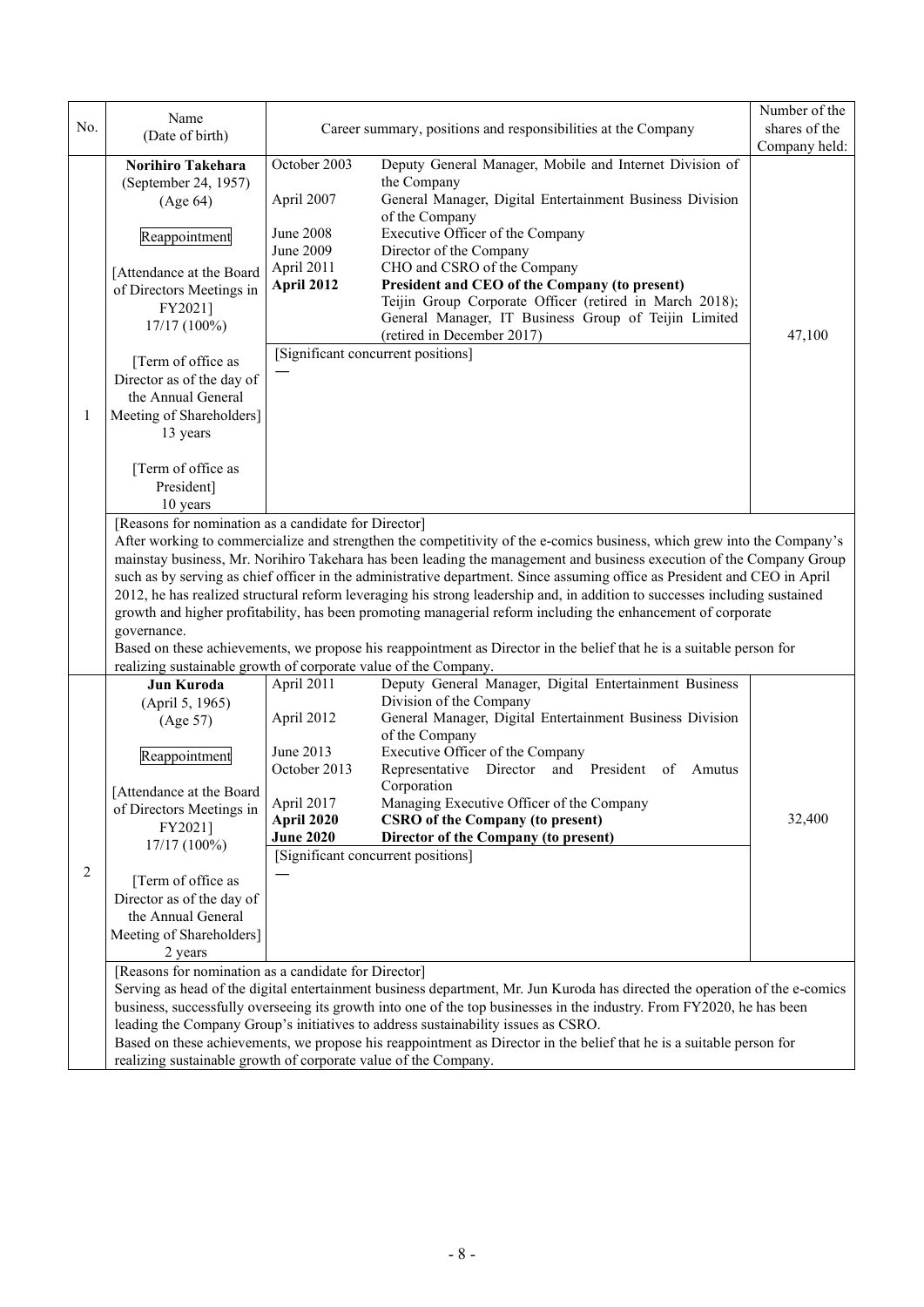| No. | Name<br>(Date of birth)                                                                                                                                                                                                                                                                                                                                                                                                                                                                                                                                                                                                                                                                           | Career summary, positions and responsibilities at the Company                                                                                                             |                                                                                                                                                                                                                                                                                                                                                                                                                                                                                                                                                                      | Number of the<br>shares of the<br>Company held: |  |
|-----|---------------------------------------------------------------------------------------------------------------------------------------------------------------------------------------------------------------------------------------------------------------------------------------------------------------------------------------------------------------------------------------------------------------------------------------------------------------------------------------------------------------------------------------------------------------------------------------------------------------------------------------------------------------------------------------------------|---------------------------------------------------------------------------------------------------------------------------------------------------------------------------|----------------------------------------------------------------------------------------------------------------------------------------------------------------------------------------------------------------------------------------------------------------------------------------------------------------------------------------------------------------------------------------------------------------------------------------------------------------------------------------------------------------------------------------------------------------------|-------------------------------------------------|--|
| 3   | Mototaka Kuboi<br>(February 24, 1962)<br>(Age 60)<br>Reappointment<br>[Attendance at the Board<br>of Directors Meetings in<br>FY2021]<br>$14/14(100\%)$<br>[Term of office as<br>Director as of the day of<br>the Annual General<br>Meeting of Shareholders]<br>1 year                                                                                                                                                                                                                                                                                                                                                                                                                            | April 2012<br>April 2013<br>September 2013<br>June 2014<br>April 2019<br>May 2019<br><b>June 2021</b><br>October 2021<br>April 2022<br>[Significant concurrent positions] | Deputy General Manager, Healthcare Business Division of<br>the Company<br>General Manager, Healthcare Business Division of the<br>Company<br>Director of Infomythos Corporation<br>Executive Officer of the Company<br>Managing Executive Officer of the Company<br>Director of Staffplus Corporation<br>Director of the Company (to present)<br>Director of Medical Create Co., Ltd.<br>General Manager, Healthcare Business Sector of the<br>Company (to present)                                                                                                  | 12,100                                          |  |
|     | [Reasons for nomination as a candidate for Director]<br>Serving as head of the healthcare business department, Mr. Mototaka Kuboi has successfully increased the market share of<br>the business for domestic hospitals and expanded to comprehensive regional care sector, as well as directing overseas<br>expansion of business for hospitals. In addition, he has spearheaded collaboration with venture businesses and start-ups in<br>healthcare field, and made efforts to create new business.<br>Based on these achievements, we propose his reappointment as Director in the belief that he is a suitable person for<br>realizing sustainable growth of corporate value of the Company. |                                                                                                                                                                           |                                                                                                                                                                                                                                                                                                                                                                                                                                                                                                                                                                      |                                                 |  |
| 4   | Teruo Aoyagi<br>(October 8, 1968)<br>(Age 53)<br>Reappointment<br>[Attendance at the Board<br>of Directors Meetings in<br>FY2021]<br>$14/14(100\%)$<br>[Term of office as<br>Director as of the day of<br>the Annual General<br>Meeting of Shareholders]<br>1 year                                                                                                                                                                                                                                                                                                                                                                                                                                | April 2013<br>April 2019<br>April 2021<br><b>June 2021</b><br>[Significant concurrent positions]                                                                          | Director of Teijin Engineering Limited<br>Teijin Group Chief Representative in Europe of Teijin<br>Limited; President of Teijin Holdings Europe B.V.<br>Teijin Group Corporate Officer (to present);<br>Chief Officer (Engineering) (to present); Deputy Chief<br>Social Responsibility Officer (for Disaster Prevention) of<br><b>Teijin Limited (to present)</b><br>Director of the Company (to present)<br>Teijin Group Corporate Officer; Chief Officer (Engineering); Deputy Chief<br>Social Responsibility Officer (for Disaster Prevention) of Teijin Limited | $\theta$                                        |  |
|     | [Reasons for nomination as a candidate for Director]<br>Mr. Teruo Aoyagi has experience and knowledge in corporate management from his years of work in engineering field at<br>Teijin Group and his service as Director, etc. at the group's companies in Japan and overseas.<br>Based on these achievements, we propose his reappointment as Director in the belief that he is a suitable person for<br>realizing sustainable growth of corporate value of the Company.                                                                                                                                                                                                                         |                                                                                                                                                                           |                                                                                                                                                                                                                                                                                                                                                                                                                                                                                                                                                                      |                                                 |  |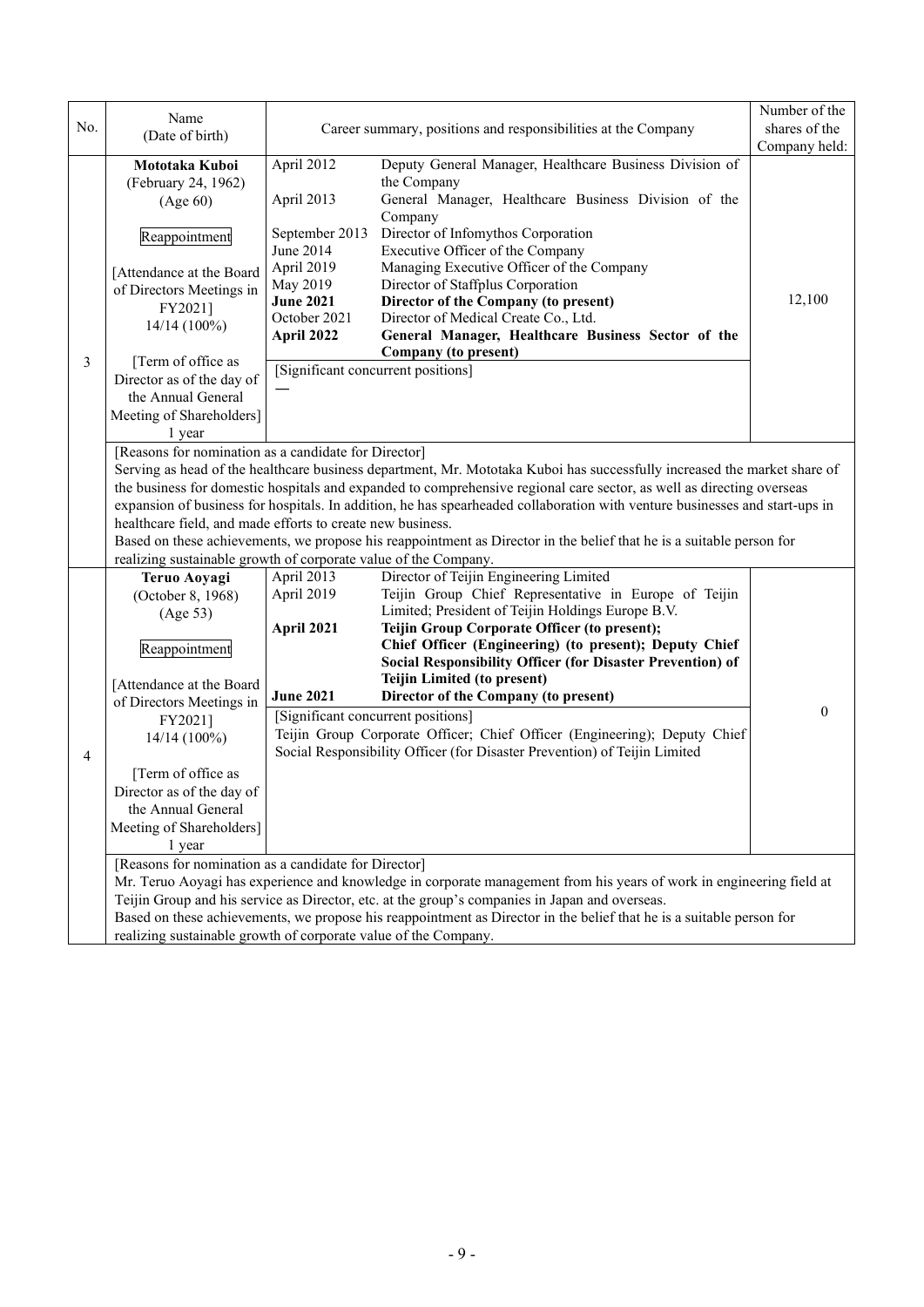|     | Name                                                                                                                                                                                                                                                                                                                                                                                                                                                                                                                                                                                                                                                                                                                                                                                                                                                                                     |                                                                                                                                                                       |                                                                                                                                                                                                                                                                                                                                                                                                                                                                                                                                                                                                                                                                                     | Number of the                  |
|-----|------------------------------------------------------------------------------------------------------------------------------------------------------------------------------------------------------------------------------------------------------------------------------------------------------------------------------------------------------------------------------------------------------------------------------------------------------------------------------------------------------------------------------------------------------------------------------------------------------------------------------------------------------------------------------------------------------------------------------------------------------------------------------------------------------------------------------------------------------------------------------------------|-----------------------------------------------------------------------------------------------------------------------------------------------------------------------|-------------------------------------------------------------------------------------------------------------------------------------------------------------------------------------------------------------------------------------------------------------------------------------------------------------------------------------------------------------------------------------------------------------------------------------------------------------------------------------------------------------------------------------------------------------------------------------------------------------------------------------------------------------------------------------|--------------------------------|
| No. | (Date of birth)                                                                                                                                                                                                                                                                                                                                                                                                                                                                                                                                                                                                                                                                                                                                                                                                                                                                          | Career summary, positions and responsibilities at the Company                                                                                                         |                                                                                                                                                                                                                                                                                                                                                                                                                                                                                                                                                                                                                                                                                     | shares of the<br>Company held: |
| 5   | Kazuhiko Tsuda<br>(August 9, 1962)<br>(Age 59)<br>Reappointment<br><b>Outside Director</b><br>Independent Officer<br>[Attendance at the Board<br>of Directors Meetings in<br>FY2021]<br>17/17 (100%)<br>[Term of office as Outside<br>Director as of the day of<br>the Annual General<br>Meeting of Shareholders]                                                                                                                                                                                                                                                                                                                                                                                                                                                                                                                                                                        | March 1994<br>April 1998<br><b>July 2004</b><br>March 2005<br>April 2006<br><b>June 2014</b><br>[Significant concurrent positions]                                    | Completed Systems Engineering, Division of Engineering,<br>the University of Tokushima Graduate School (PhD in<br>Engineering)<br>Assistant Professor, Faculty of Policy and Planning Sciences,<br>University of Tsukuba<br>Representative and Director of GSSM Tsukuba, Ltd. (to<br>present)<br>Professor, Faculty of Business Sciences, Graduate School<br>of Business Science, University of Tsukuba (to present)<br>Head, Doctoral Program in Systems Management Course,<br>University of Tsukuba<br><b>Outside Director of the Company (to present)</b><br>Professor, Faculty of Business Sciences, University of Tsukuba<br>Representative and Director of GSSM Tsukuba, Ltd. | 0                              |
|     | 8 years<br>[Reasons for nomination as a candidate for Outside Director and expected roles]<br>Mr. Kazuhiko Tsuda has experience engaging in management of a university venture business and as a specialist in natural<br>language understanding and information retrieval in the field of management system science and has been providing<br>appropriate advice from a fair and objective position as Outside Director of the Company.<br>Based on these achievements, we propose his reappointment as Director in the belief that he is a suitable person for<br>realizing sustainable growth of corporate value of the Company.<br>By utilizing his expertise in the field of management systems and management experience, etc. at venture businesses, the<br>Company expects him to play a role to supervise the Company's management from an objective perspective independent of |                                                                                                                                                                       |                                                                                                                                                                                                                                                                                                                                                                                                                                                                                                                                                                                                                                                                                     |                                |
| 6   | business executors.<br>Kazuhiko Fujita<br>(February 5, 1954)<br>(Age 68)<br>Reappointment<br>Outside Director<br>Independent Officer<br>[Attendance at the Board   February 2016<br>of Directors Meetings in<br>FY2021]<br>17/17 (100%)<br>[Term of office as Outside<br>Director as of the day of<br>the Annual General<br>Meeting of Shareholders]<br>6 years                                                                                                                                                                                                                                                                                                                                                                                                                                                                                                                          | April 1976<br><b>July 1989</b><br>August 1989<br>March 1993<br>May 2005<br>October 2015<br><b>June 2016</b><br><b>June 2018</b><br>[Significant concurrent positions] | Joined The Bank of Tokyo, Ltd.<br>Left The Bank of Tokyo, Ltd.<br>Joined S.G. Warburg & Co.<br>Joined Yaohan International Holdings Limited<br>Director of TANITA Corporation<br>consulting services<br>Personal<br>business<br>regarding<br>management, establishment of corporate<br>internal<br>control, overseas strategy, etc. (to present)<br>Advisor, Overseas Business Promotion Department of<br>AUTOBACS SEVEN CO., LTD.<br><b>Outside Director of the Company (to present)</b><br>Representative Director of ESROH Co. Ltd. (to present)<br>Representative Director of ESROH Co. Ltd.                                                                                    | 1,900                          |
|     | [Reasons for nomination as a candidate for Outside Director and expected roles]<br>Mr. Kazuhiko Fujita has knowledge and experience in corporate management as Director in a health-related company, in<br>addition to broad experience in overseas business. He has also been providing appropriate advice from a fair and objective<br>position as Outside Director of the Company.<br>Based on these achievements, we propose his reappointment as Outside Director in the belief that he is a suitable person for<br>realizing sustainable growth of corporate value of the Company.<br>By utilizing his abundant management experience in overseas business and health-related company, the Company expects<br>him to play a role to supervise the Company's management independent from an objective perspective independent of<br>business executors.                             |                                                                                                                                                                       |                                                                                                                                                                                                                                                                                                                                                                                                                                                                                                                                                                                                                                                                                     |                                |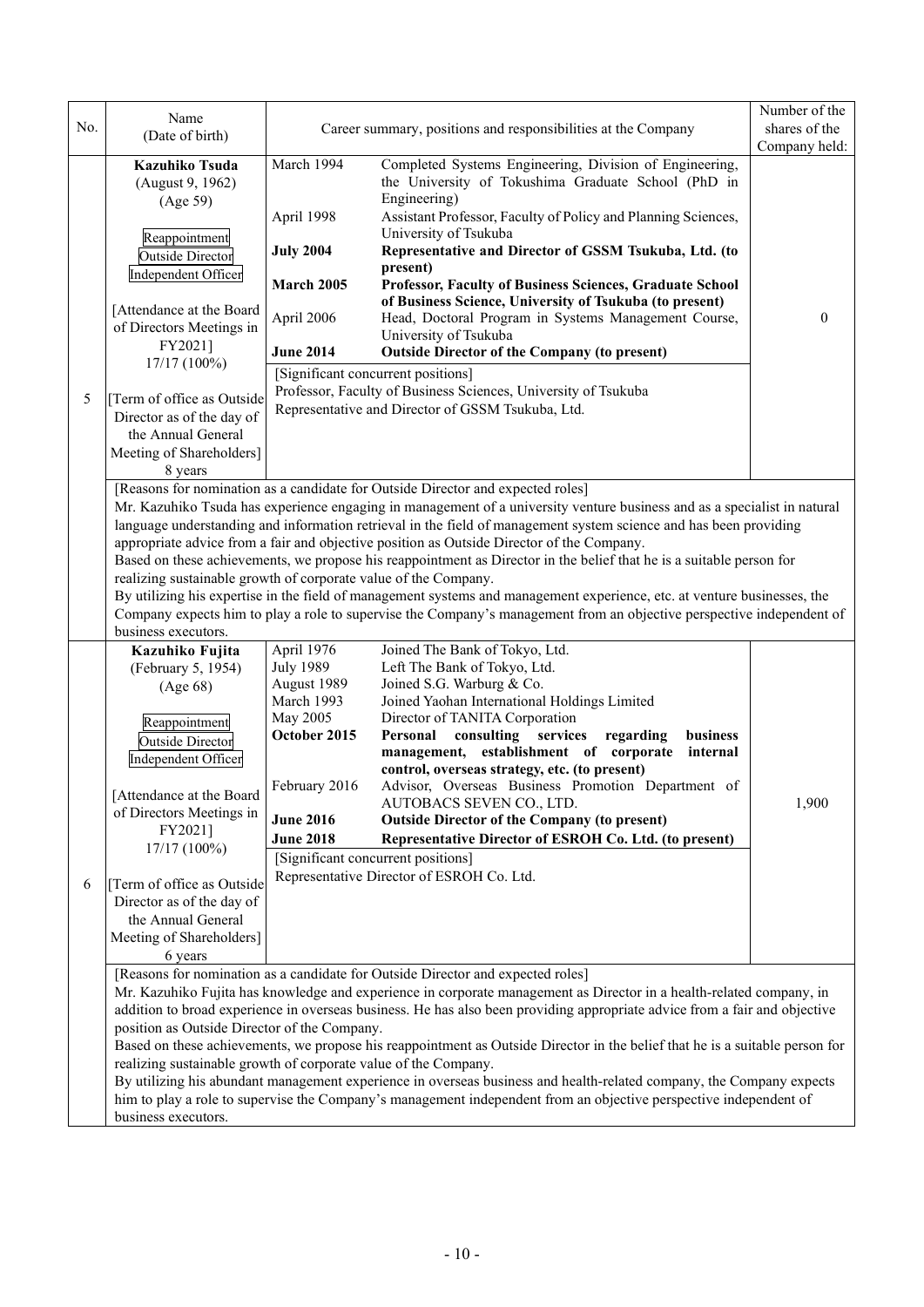|                                                                                                                                                                                                                                                    | Name                                                                                                                                                                                                                                                                                                                      |                                                                                                                                                                                                                                                                                                                                                                                                                                                                                                                                                                                                                                                                                                                                                                                                                                                                                                                                                                                                                                                                                                                                                                                                             |  | Number of the |  |
|----------------------------------------------------------------------------------------------------------------------------------------------------------------------------------------------------------------------------------------------------|---------------------------------------------------------------------------------------------------------------------------------------------------------------------------------------------------------------------------------------------------------------------------------------------------------------------------|-------------------------------------------------------------------------------------------------------------------------------------------------------------------------------------------------------------------------------------------------------------------------------------------------------------------------------------------------------------------------------------------------------------------------------------------------------------------------------------------------------------------------------------------------------------------------------------------------------------------------------------------------------------------------------------------------------------------------------------------------------------------------------------------------------------------------------------------------------------------------------------------------------------------------------------------------------------------------------------------------------------------------------------------------------------------------------------------------------------------------------------------------------------------------------------------------------------|--|---------------|--|
| No.                                                                                                                                                                                                                                                | (Date of birth)                                                                                                                                                                                                                                                                                                           | Career summary, positions and responsibilities at the Company                                                                                                                                                                                                                                                                                                                                                                                                                                                                                                                                                                                                                                                                                                                                                                                                                                                                                                                                                                                                                                                                                                                                               |  | shares of the |  |
|                                                                                                                                                                                                                                                    |                                                                                                                                                                                                                                                                                                                           |                                                                                                                                                                                                                                                                                                                                                                                                                                                                                                                                                                                                                                                                                                                                                                                                                                                                                                                                                                                                                                                                                                                                                                                                             |  | Company held: |  |
| 7                                                                                                                                                                                                                                                  | Sachiko Awai<br>(May 21, 1957)<br>(Age 65)<br>Reappointment<br><b>Outside Director</b><br>Independent Officer<br>[Attendance at the Board<br>of Directors Meetings in<br>FY2021]<br>17/17 (100%)<br>[Term of office as Outside]<br>Director as of the day of<br>the Annual General<br>Meeting of Shareholders]<br>2 years | <b>July 1984</b><br>Joined Japan Office of U.S. Meat Export Federation<br>Joined Estée Lauder Companies<br>January 1991<br>March 1997<br>Joined NIHON L'ORÉAL K.K.<br>November 2004<br>Joined GUERLAIN (LVJ Group)<br>May 2012<br>Joined fitfit, inc.<br>President and Representative Director of La Prairie Japan<br>May 2013<br>January 2019<br>General Manager, INCOCO Business Department of<br>Newport Ltd.<br>Part Time Adviser, Natural Water Business Department of<br>Harves Co., Ltd.<br>June 2019<br>External Director (who is an Audit & Supervisory Committee<br>Member) of A.D. Works. Co., Ltd.<br>External Director (who is an Audit & Supervisory<br>April 2020<br>Committee Member) of A.D.Works Group Co., Ltd. (to<br>present)<br><b>June 2020</b><br><b>Outside Director of the Company (to present)</b><br><b>March 2022</b><br>External Director (who is an Audit & Supervisory<br><b>Committee Member) of BP Castrol K.K. (to present)</b><br>[Significant concurrent positions]<br>External Director (who is an Audit & Supervisory Committee Member) of<br>A.D. Works Group Co., Ltd.<br>External Director (who is an Audit & Supervisory Committee Member) of BP<br>Castrol K.K. |  | $\Omega$      |  |
|                                                                                                                                                                                                                                                    | [Reasons for nomination as a candidate for Outside Director and expected roles]                                                                                                                                                                                                                                           |                                                                                                                                                                                                                                                                                                                                                                                                                                                                                                                                                                                                                                                                                                                                                                                                                                                                                                                                                                                                                                                                                                                                                                                                             |  |               |  |
| In addition to broad experience in overseas businesses and businesses targeting general consumers, Ms. Sachiko Awai also<br>has knowledge and experience in corporate activities as a corporate manager. She has been providing appropriate advice |                                                                                                                                                                                                                                                                                                                           |                                                                                                                                                                                                                                                                                                                                                                                                                                                                                                                                                                                                                                                                                                                                                                                                                                                                                                                                                                                                                                                                                                                                                                                                             |  |               |  |
|                                                                                                                                                                                                                                                    |                                                                                                                                                                                                                                                                                                                           | from a fair and objective position as Outside Director of the Company.                                                                                                                                                                                                                                                                                                                                                                                                                                                                                                                                                                                                                                                                                                                                                                                                                                                                                                                                                                                                                                                                                                                                      |  |               |  |
|                                                                                                                                                                                                                                                    |                                                                                                                                                                                                                                                                                                                           | Based on these achievements, we propose her reappointment as Outside Director in the belief that she is a suitable person                                                                                                                                                                                                                                                                                                                                                                                                                                                                                                                                                                                                                                                                                                                                                                                                                                                                                                                                                                                                                                                                                   |  |               |  |
|                                                                                                                                                                                                                                                    |                                                                                                                                                                                                                                                                                                                           | for realizing sustainable growth of corporate value of the Company.                                                                                                                                                                                                                                                                                                                                                                                                                                                                                                                                                                                                                                                                                                                                                                                                                                                                                                                                                                                                                                                                                                                                         |  |               |  |
| By utilizing her abundant management experience in overseas business and businesses targeting general consumers, the                                                                                                                               |                                                                                                                                                                                                                                                                                                                           |                                                                                                                                                                                                                                                                                                                                                                                                                                                                                                                                                                                                                                                                                                                                                                                                                                                                                                                                                                                                                                                                                                                                                                                                             |  |               |  |
|                                                                                                                                                                                                                                                    | Company expects her to play a role to supervise the Company's management independent from an objective perspective<br>independent of business executors.                                                                                                                                                                  |                                                                                                                                                                                                                                                                                                                                                                                                                                                                                                                                                                                                                                                                                                                                                                                                                                                                                                                                                                                                                                                                                                                                                                                                             |  |               |  |
|                                                                                                                                                                                                                                                    |                                                                                                                                                                                                                                                                                                                           |                                                                                                                                                                                                                                                                                                                                                                                                                                                                                                                                                                                                                                                                                                                                                                                                                                                                                                                                                                                                                                                                                                                                                                                                             |  |               |  |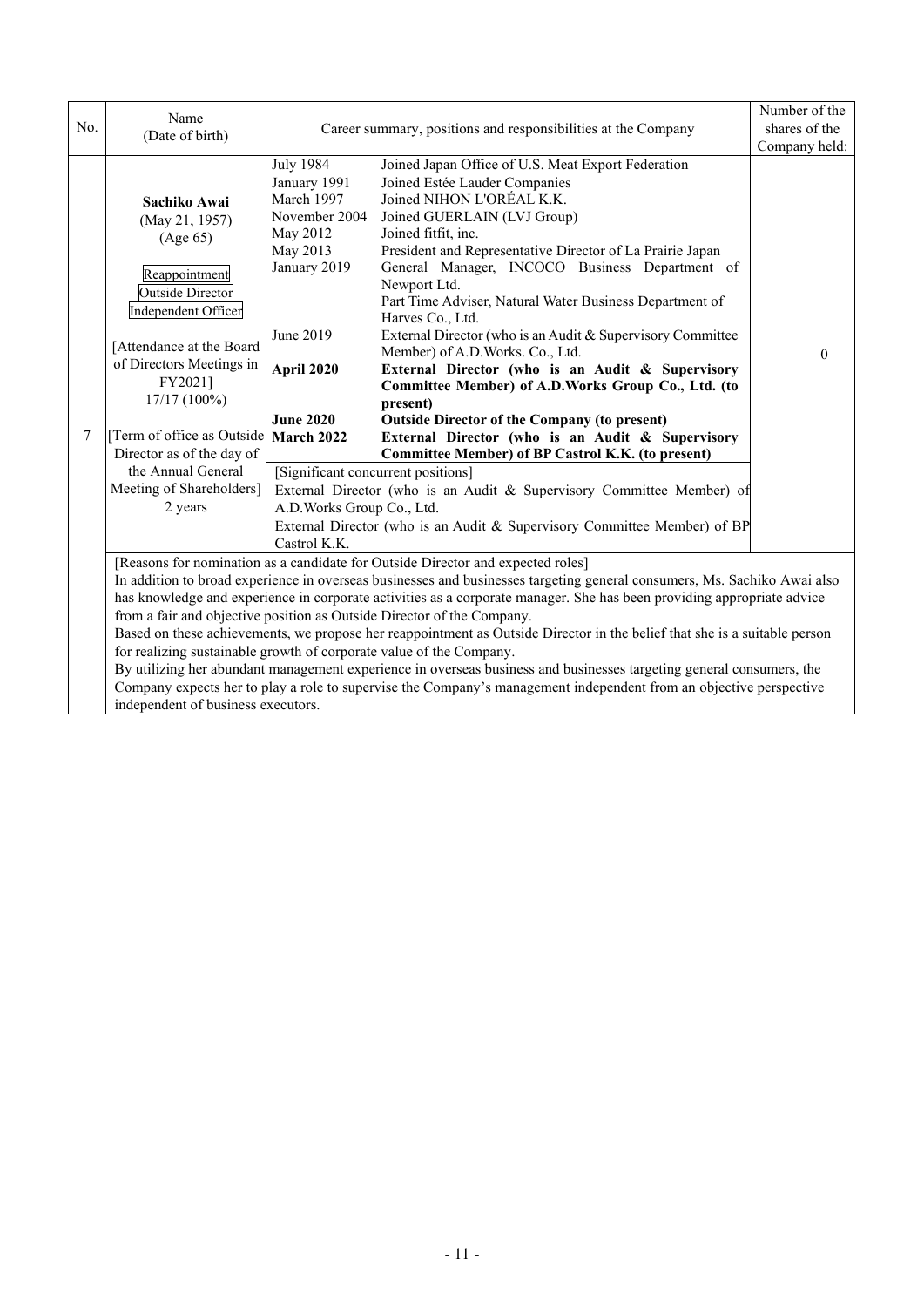| No. | Name<br>(Date of birth)                                                                                                                                                                                                                                                                                                                                                                                                                                                                                                                                                                                                                                                                                                                                            | Career summary, positions and responsibilities at the Company                                                 |                                                                                                                                                                                                                                                                                                                                                                                                                                                                                                                                                   | Number of the<br>shares of the<br>Company held: |
|-----|--------------------------------------------------------------------------------------------------------------------------------------------------------------------------------------------------------------------------------------------------------------------------------------------------------------------------------------------------------------------------------------------------------------------------------------------------------------------------------------------------------------------------------------------------------------------------------------------------------------------------------------------------------------------------------------------------------------------------------------------------------------------|---------------------------------------------------------------------------------------------------------------|---------------------------------------------------------------------------------------------------------------------------------------------------------------------------------------------------------------------------------------------------------------------------------------------------------------------------------------------------------------------------------------------------------------------------------------------------------------------------------------------------------------------------------------------------|-------------------------------------------------|
| 8   | Akihisa Fujita<br>(November 17, 1965)<br>(Age 56)<br>New appointment<br><b>Outside Director</b><br>Independent Officer                                                                                                                                                                                                                                                                                                                                                                                                                                                                                                                                                                                                                                             | April 1991<br><b>July 1996</b><br>June 2000<br>June 2010<br>June 2014<br>June 2017<br>June 2018<br>April 2021 | Joined DENTSU INC.<br>Director of Cyber Communications, Inc.<br>Representative Director and President of D2<br>Communications, Inc.<br>Senior Managing Director of DENTSU Digital Holdings,<br>Inc.<br>Vice President and Representative Director of Gurunavi, Inc.<br>Vice President and Director of PADO Corporation<br>Representative Director and President of SETOUCHI<br><b>BRAND CORPORATION</b><br>Director of SETOUCHI BRAND CORPORATION (to<br>present)<br>[Significant concurrent positions]<br>Director of SETOUCHI BRAND CORPORATION | $\mathbf{0}$                                    |
|     | [Reasons for nomination as a candidate for Outside Director and expected roles]<br>In addition to broad experience in information services and Internet-related businesses, Mr. Akihisa Fujita has knowledge<br>and experience in corporate activities as a corporate manager of listed companies.<br>Based on these achievements, we propose his appointment as Outside Director in the belief that he is a suitable person for<br>realizing sustainable growth of corporate value of the Company.<br>By utilizing his abundant management experience in information services and Internet-related companies, the Company<br>expects him to play a role to supervise the Company's management from an objective perspective independent of business<br>executors. |                                                                                                               |                                                                                                                                                                                                                                                                                                                                                                                                                                                                                                                                                   |                                                 |

(Notes) 1. Candidates who have special interests in the Company are as follows:

- Mr. Teruo Aoyagi is Teijin Group Executive Officer of Teijin Limited as of the day of this General Meeting of Shareholders. Teijin Limited is a parent company holding 57.98% of the Company's voting rights, and Teijin Limited and the Company engage in purchase and sale transactions.
- ・ There are no special interests between candidates other than Mr. Teruo Aoyagi and the Company.
- 2. Positions and responsibilities Mr. Norihiro Takehara and Mr. Teruo Aoyagi now hold or have held in the past ten years as business executors of the parent company (Teijin Limited) or its subsidiaries, etc. are described in the "career summary" above.
- 3. Mr. Kazuhiko Tsuda, Mr. Kazuhiko Fujita and Ms. Sachiko Awai are candidates for Outside Directors, and the Company has appointed and registered them with Tokyo Stock Exchange, Inc. as Independent Officers, based on the judgment that they meet the standards for Independent Officers provided by the Exchange. Mr. Akihisa Fujita is also a candidate for Outside Director. If he is appointed as originally proposed, the Company intends to appoint and register him with the said Exchange as an Independent Officer.
- 4. Mr. Kazuhiko Tsuda is a professor at Graduate School of Business Science, University of Tsukuba. At the time of sending this Notice of the meeting, the university has given its approval for Mr. Tsuda's appointment as Director of the Company based on the university's bylaws.
- 5. In order to broadly invite competent persons for Director from inside and outside the Company, the Company stipulates in its Articles of Incorporation that the Company may enter into an agreement with Directors (excluding those who are Executive Directors, etc.) to limit their liability for damages to the Company within a certain range. The Company has limited liability agreements in place with Mr. Teruo Aoyagi, Mr. Kazuhiko Tsuda, Mr. Kazuhiko Fujita and Ms. Sachiko Awai, respectively, and plans to retain the agreements if their election is approved. In addition, if the appointment of Mr. Akihisa Fujita is approved, the Company intends to conclude the same limited liability agreement with him. Outline of the contents of the liability limitation agreements is as follows:
	- If Directors are liable to the Company for any damage attributable to negligence of their duties, their liability will be limited to the minimum amount set forth in Article 425, Paragraph 1 of the Companies Act.
	- The aforementioned liability limitation shall be applied only in cases where such Directors performed, in good faith and without gross negligence, their duties which caused their liabilities.
- 6. The Company has entered into a directors and officers liability insurance contract with an insurance company to cover damages to be borne by the insured that are caused as a result of their assumed responsibilities regarding the execution of their duties or receiving claims pertaining to the pursuit of such responsibilities. Each candidate will be included as an insured person under the said insurance. Furthermore, the Company plans to renew the insurance with the same content at the next renewal.
- 7. The number of the shares of the Company held by each candidate is that as of March 31, 2022.